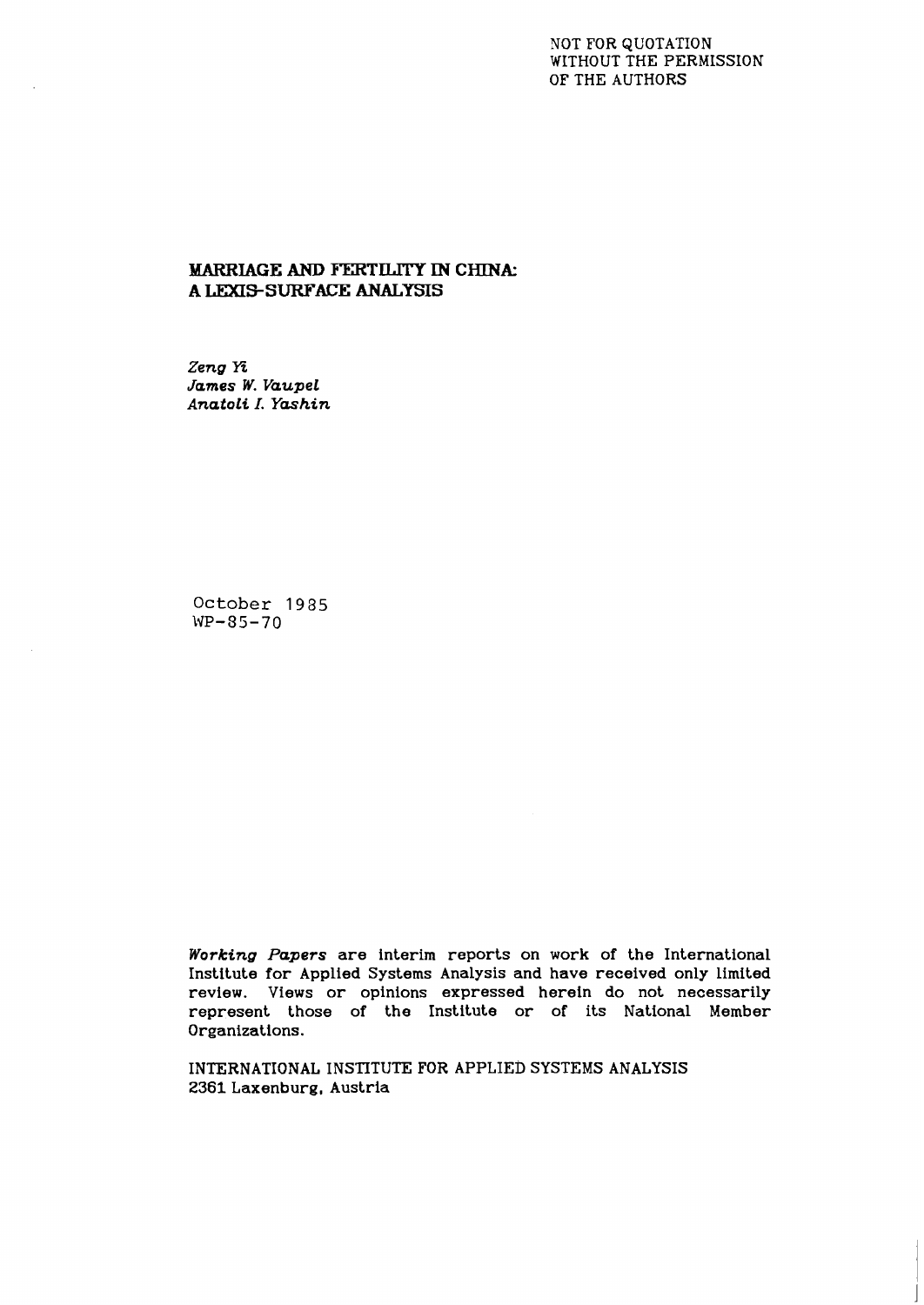### **About the Authors**

James W. Vaupel and Anatoli I. Yashin are research scholars in the Population Program, led by Nathan Keyfitz, at the International Institute for Applied Systems Analysis (IIASA) in Laxenburg, Austria. Zeng Yi, formerly associated with East China Normal University in Shanghai, China, was a participant in the Young Scientist Summer Program at IIASA. Zeng is a Ph.D. candidate in the Interuniversity Program in Demography, Brussels, Belgium and a visiting research fellow of the Netherlands Interuniversity Demographic Institute. Vaupel is Professor of Public Affairs and Planning at the University of Minnesota, USA, and Yashin is a senior researcher at the Institute for Control Science, Moscow, USSR.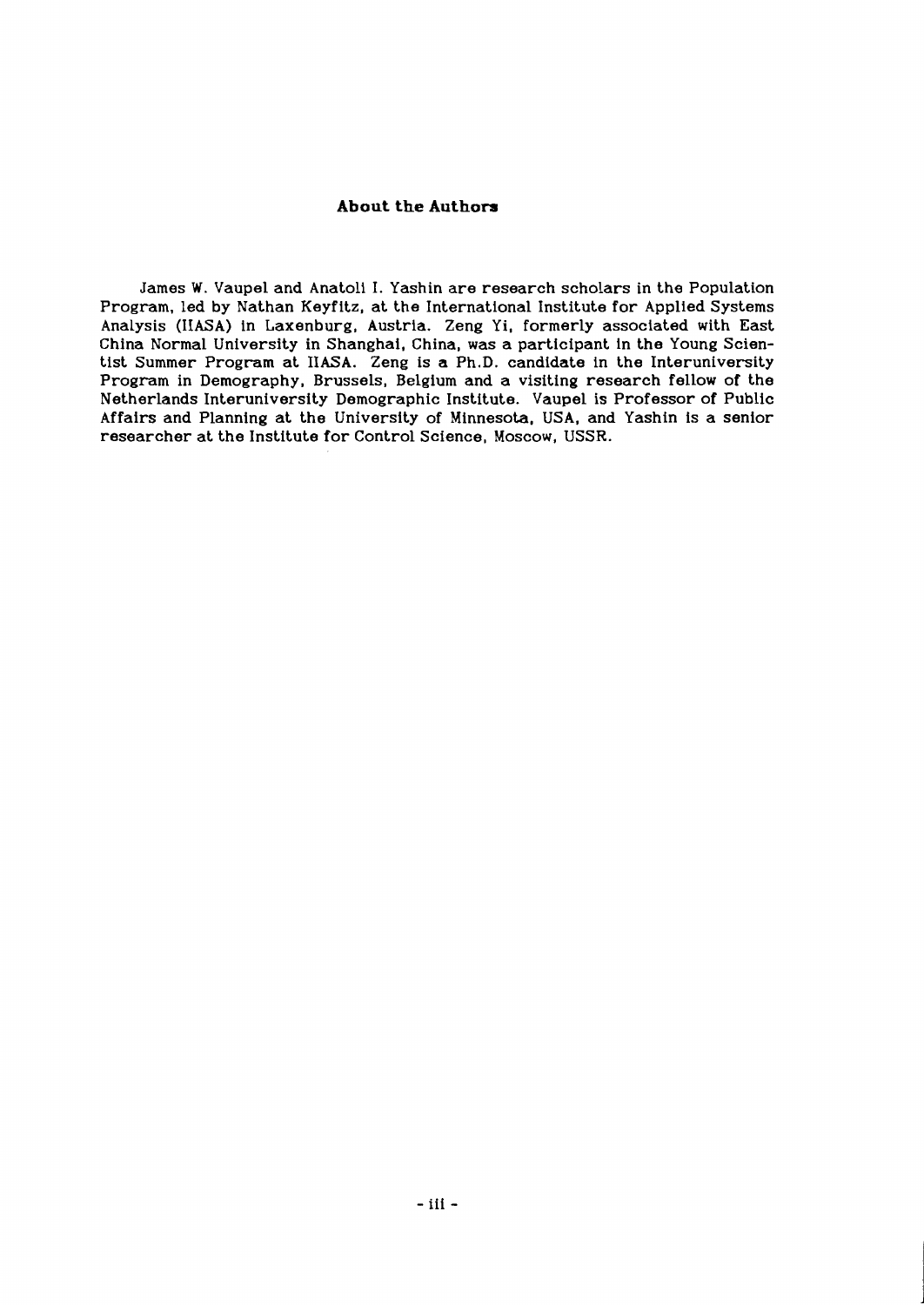### **Acknowledgments**

We thank Nathan Keyfitz, who guided and encouraged our work on shaded contour maps, Bradley A. Gambill, who with Vaupel developed the LEXIS computer program. Wang Jinrong, who typed the numerical data onto a computer, and Susanne Stock, who typed the final paper.

#### PLEASE ADDRESS CORRESPONDENCE TO:

**J.W.** Vaupel, Population Program, International Institute for Applied Systems Analysis, Laxenburg, A-2361 Austria (until December 20, 1985) and Humphrey Institute, University of Minnesota, Minneapolis, Minnesota 55455, USA (after December 20, 1985).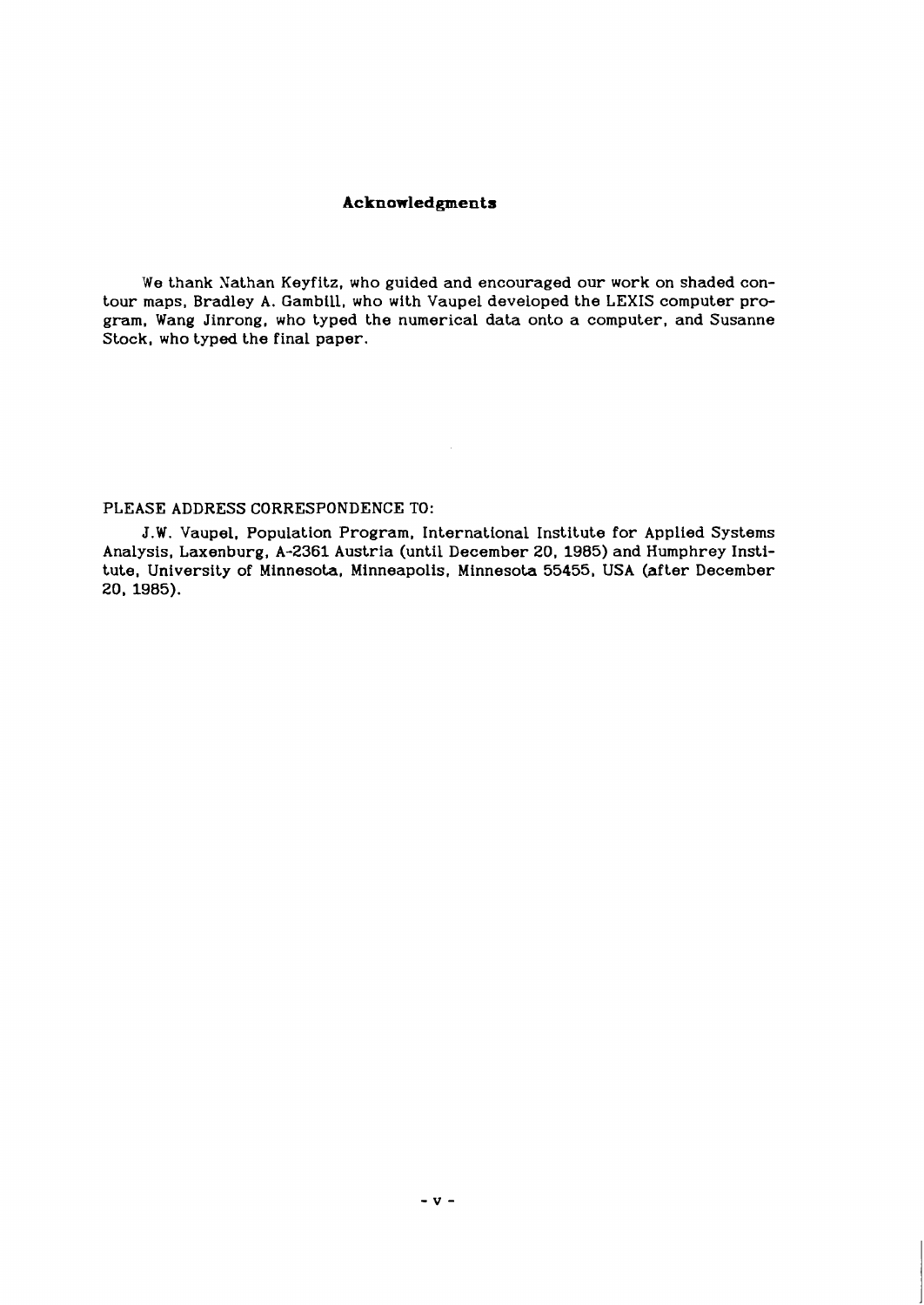# **Contents**

| Introduction                |     |
|-----------------------------|-----|
| Marriage Since 1950         | 3   |
| <b>Fertility Since 1940</b> | 9   |
| Rural-Urban Differences     | 13. |
| Conclusion                  | 15. |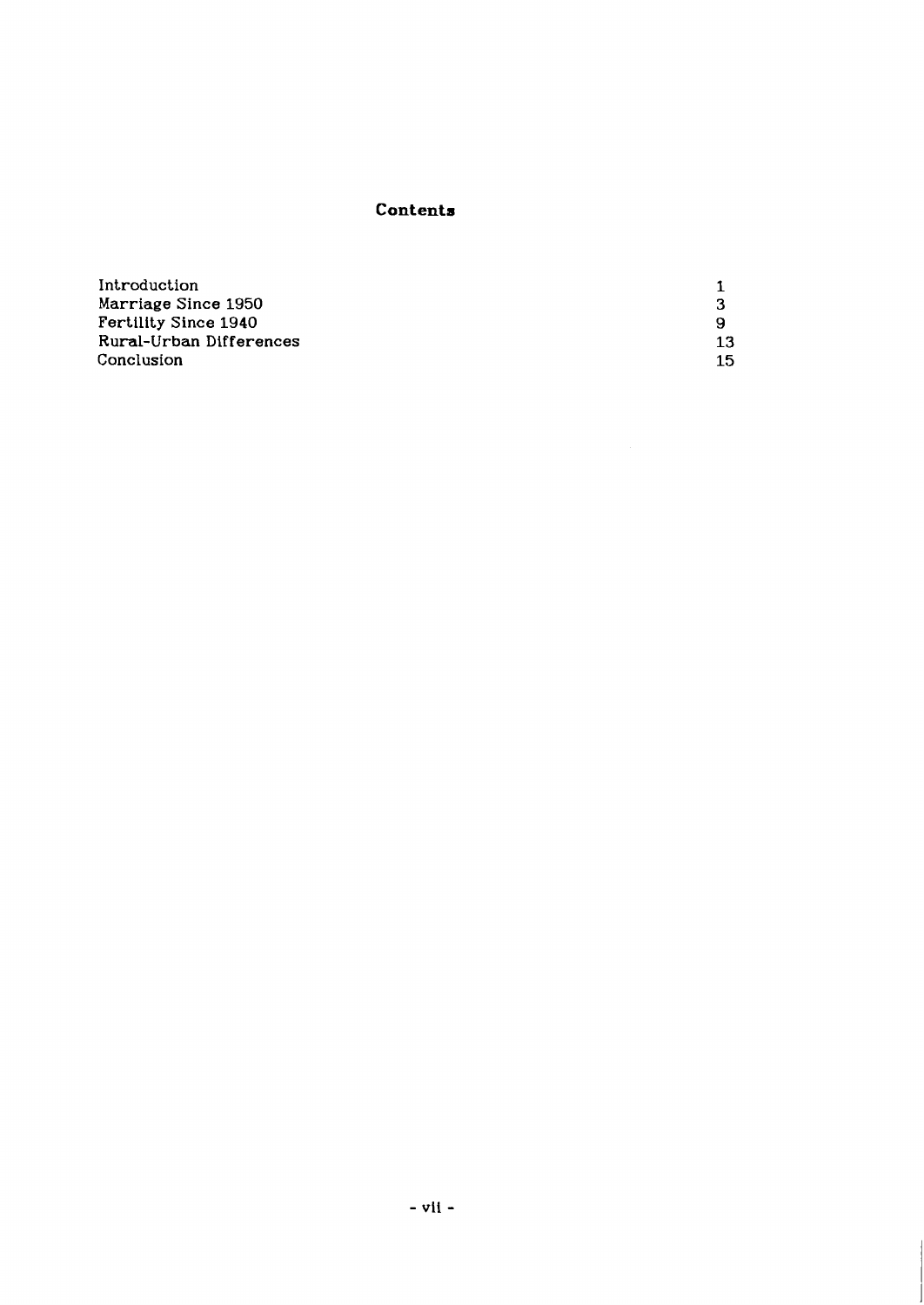### **MARRIAGE AND FERTILITY IN CHINA: A LEXIS-SURFACE ANALYSIS**

*Zeng* **Tt,** *James W. Vaupel and Anatoli I. Yashin* 

### **Introduction**

Patterns of marriage and fertility in China have changed rapidly over the last three decades. Fertility has dramatically declined, especially before age **20** and after age **30.** Marriage remains virtually' universal, but the age of first marriage, previously concentrated between ages 16 and **20,** has shifted upward to between ages **20** and **25.** These trends were sharply punctuated by marriage and fertility booms and slumps associated with the disturbances of the Great Leap Forward and the Cultural Revolution. Thus, strong age, period. and cohort fluctuations, some transient and others persistent, interact to produce a complex mosaic of turbulent demographic change.

 $Coale<sup>1</sup>$  masterfully analyzed these patterns of change. Here we supplement Coale's analysis by presenting and discussing some shaded contour maps of various surfaces of Chinese marriage and fertility rates. As discussed in detail elsewhere<sup>2</sup>. ,such maps permit visualization of population surfaces defined over age and time and offer a panoramic view of the interaction of age, period, and cohort variations. Because the use of shaded maps of population surfaces is implicit in one of Lexis' original diagrams<sup>3</sup>, and because the term Lexis surface is increasing being used to refer to surfaces of demographic rates defined over age and time<sup>4</sup>. the shaded contour maps presented here might be called Lexis maps.<sup>5</sup> An early in-

<sup>&</sup>lt;sup>1</sup>Ansley J. Coale, Rapid Population Change in China, 1952-1982, Washington, D.C.: National **Academy Press,** 1984.

<sup>&#</sup>x27;5.w. **Vaupel,** B.A. **Cambill, and A.I. Yaahin, "Contour Mapa of Population Surlacea", International Institute for Applled Systems Analyaia,** WP-85-47, **August** 1985; **see also C. Caselli, J.W. Vaupel, and**  A.1. Yashin, "Mortality in Italy: Contours of a Century of Evolution", forthcoming in Genus, 1985.

 $3$ W. Lexis, *Einleitung in die Theorie der Bevölkerungsstatistik*, Strasbourg: Truebner, 1875, and **"La representation graphique de la mortalltd au moyen de points mortuairea", AnnaLes de hographie Zntemationde, IV,** 1880, **pp.** 297-324. **The relevant diagram and accompanying text are presented in** J. **and M. Dupaquier, Mstoire de La hographie, Peria: Perrin** 1985, **pp.** 388-9.

 $\mathbf{A}_{\mathbf{W},\mathbf{B}}$ . Arthur and J.W. Vaupel, "Some General Relationships in Population Dynamics", Population In**dez,** 50(2):214-226, **Summer** 1984.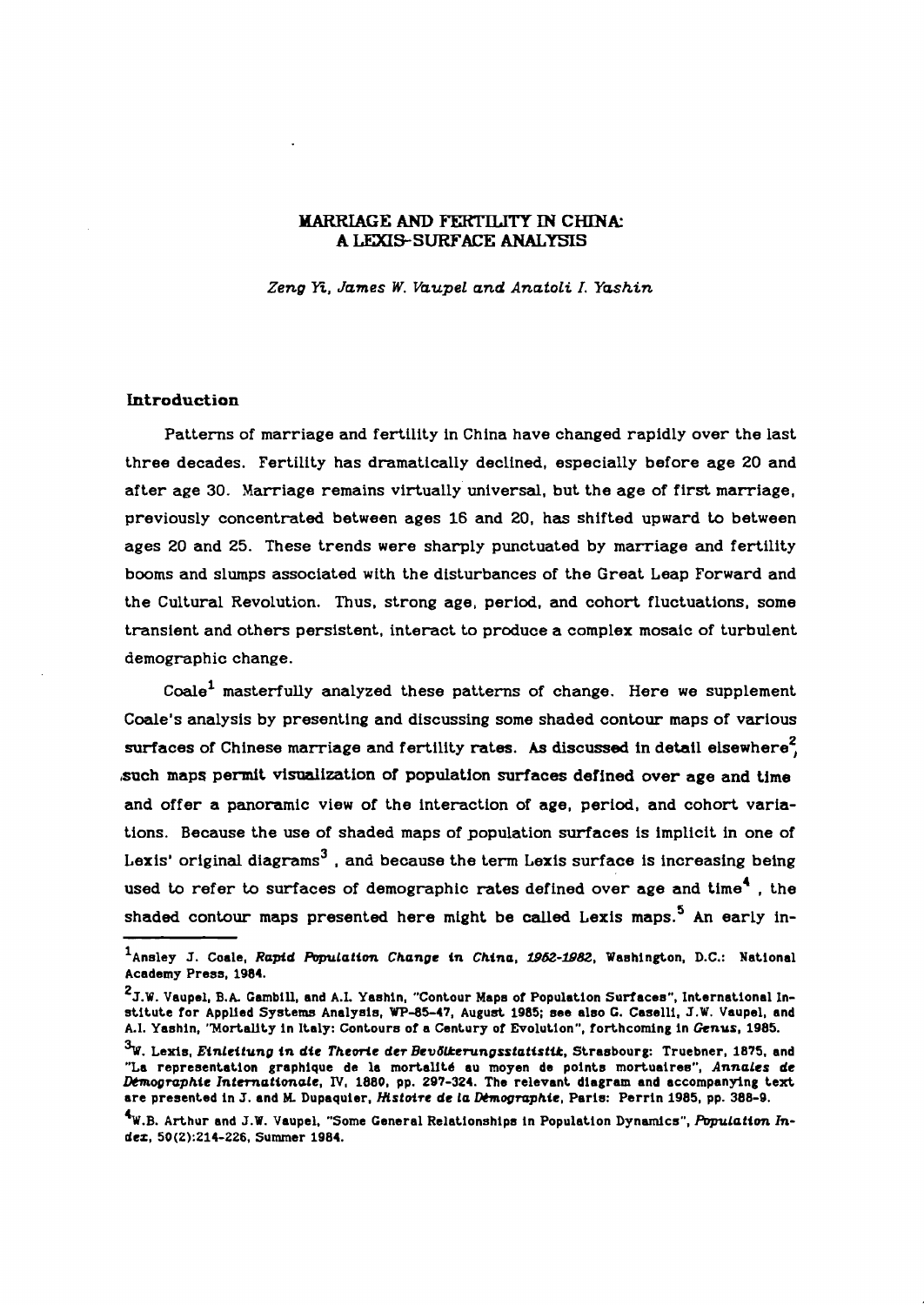stance of the use of contour maps (without shading) may be found in Delaporte's pioneering comparison of trends in age-specific mortality rates in various European countries. 6

The data used to construct the Lexis maps are from China's one-per-thousand fertility survey conducted in 1982; the total sample size was a bit more than one million. The principle information gathered in the survey, which covered all of China except Tibet, Hongkong, and Taiwan, comprised detailed marriage and fertility histories of more than 300 thousand women aged 15 to 67, gathered through face-to-face interviews.<sup>7</sup> This information was then used to reconstruct the pattern of age-specific fertility rates in China from 1940 through 1981 and the pattern of age-specific first-marriage rates from 1950 through 1981. For both fertility and first-marriage rates, an urban vs. rural breakdown was also published for 1950 through  $1981.<sup>8</sup>$ 

Coale and several other analysts<sup>9</sup> have scrutinized the quality of the data and conclude that the data are reasonably reliable and give a generally accurate representation of the evolving age-specific patterns of Chinese marriage and fertility. Coale used the survey data to construct a set of estimates of age-specific proportions of women ever married. We use these estimates, but otherwise the maps we present are based directly on the original data.

 $5$ The computer program used to produce the maps was dubbed LEXIS by its designers, Bradley A. Gambill and James W. Vaupel. For information about the program, which runs on an IBM PC, please write to the Population Program, International Institute for Applied Systems Analysis, Laxenburg, Austria, or to J.W. Vaupel. University of Mlnnesota, USA.

<sup>&</sup>lt;sup>6</sup>P. Delaporte, *Evolution de la mortalité en Europe depuis l'origine des statistiques de l'Etat* **civil,** Paris: Imprimerie Nationale, 1941.

 $7\,$ Yu Wang and Xiao Zhenyu, "General Introduction to the National One-per-Thousand Population Sample Survey of Birth Rates and an Initial Analysis of the Data Concerned", **Population and Economics,** special issue 1983, pp. 3-9. See footnote 8 below.

<sup>%</sup>he data were published in 1983 in a special issue of the Chinese Journal **Population and Economics.** This issue includes a preface and 27 articles describing various aspects of the survey and data. An English translation was published as "Analysis of China's One-per-Thousand Fertility Sampling Survey". BeiJing: China Population Information Office, 1984.

<sup>&#</sup>x27;5. Caldwell and K. Srinlvasan, "New Data on Nuptiality and Fertility in China". **hpulation and Dcuelopment Review** 10(1):71-79, 1984; J. Banister, "Analysis of Recent Data on the Population of China", **Population and Dcuelopment Review** 10(2):241-271, 1984; **C.** Calot, "Donn6es nouvelles sur l'evolution démographique chinoise: II. L'evolution de la fécondité, de la nuptialité, de l'esperance de vie a la naissance et de la r6partition urbaine/rurale de la population", **hpulation** 39(6):1045- 62, 1984; Pi-Chao Chen, "China's Other Revolution: Findings from the One in 1,000 Fertility Survey", **International Fbmily Ranning Ftrspectives** 10(2):48-57, 1984.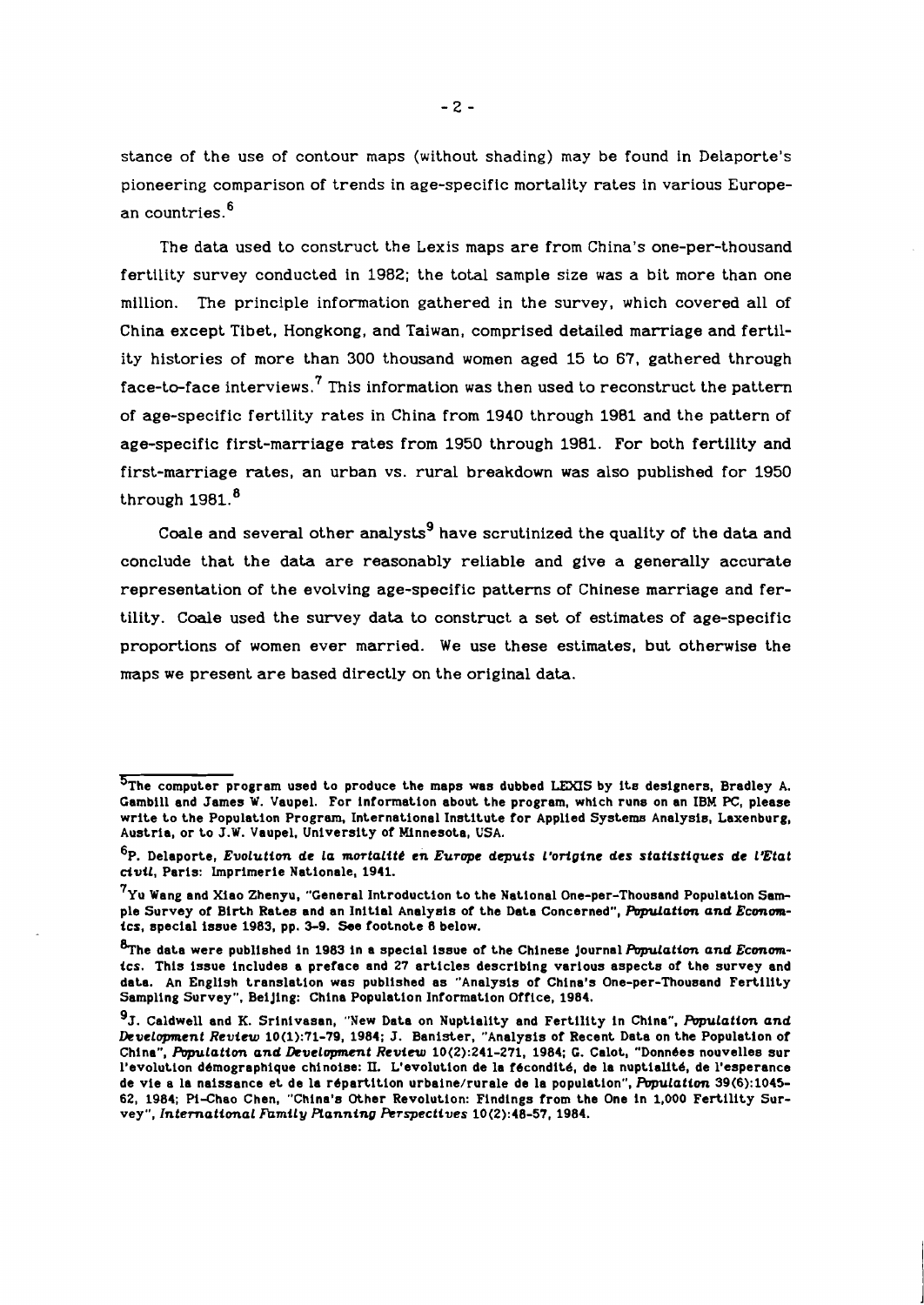#### **Marriage Since 1950**

Figure 1 presents a shaded contour map of female first-marriage rates by single year of age from 15 through 35 and by single year of time from 1950 through 1981. The rates are unconditional: the numerator is the number of women getting married, the denominator is the total number of women that age. As indicated in the key, ten levels of marriage rates are distinguished, with a contour line at 1 percent and additional lines from 2.5 percent to 20 percent at intervals of 2.5 percent. Note that the scale on the key refers to the contours lines that separate different levels of grey, not to the levels of grey themselves. Thus the lightest area on the map represents periods when marriage rates were less than one percent, whereas the darkest area represents periods when marriage rates exceeded twenty percent. The rectangular patterns on the map result from the nature of the underlying data-single year of age and time; whatever diagonals appear are estimated by the algorithm used in the computer program. The tick marks on the axes are placed at the center of the appropriate year of age or time.

In learning to read the maps, it may be helpful to note that more than 20 percent of all 18-year-old women in 1962 and of **all** 23-year-old women in 1981 got married. Also note the trend in the contour line that starts at age 23 in 1951 and drifts upward to age 28 by 1979; above this line fewer than 2.5 percent of women, at each year of age and time, get married.

The most striking pattern on the map is the shift upward in age of first marriage. That such a shift has occurred is well-known: Zhao Xuan<sup>10</sup> , for instance. calculated average age at first marriage **as** 19.0 in the 1950's. 19.8 in the 1960's. 21.6 in the 1970°s, and 22.8 in 1980-82. The Lexis map in Figure 1 gives a rich representation of the nature of the shift.

It is apparent from the map that marriage in China is concentrated in a short period of age. Consider, for example, the ages when female first marriage rates exceed ten percent. The period of high marriage rates shifted from ages 16 through 19 in the early 1950's to ages 18 through 21 around 1970 and to ages 20 through 25 around 1980. As a result of this shift, the proportion of women getting married at age 17 fell from close to 20 percent in 1950 to about 2 percent around 1980, whereas the proportion getting married at age 23 rose from 2 percent to over 20 percent.

<sup>&</sup>lt;sup>10</sup>Zhao Xuan, "State of Women's First Marriage in Forty-Two Years from 1940 to 1981", Population **and Economics, special issue 1983, pp. 98-108.**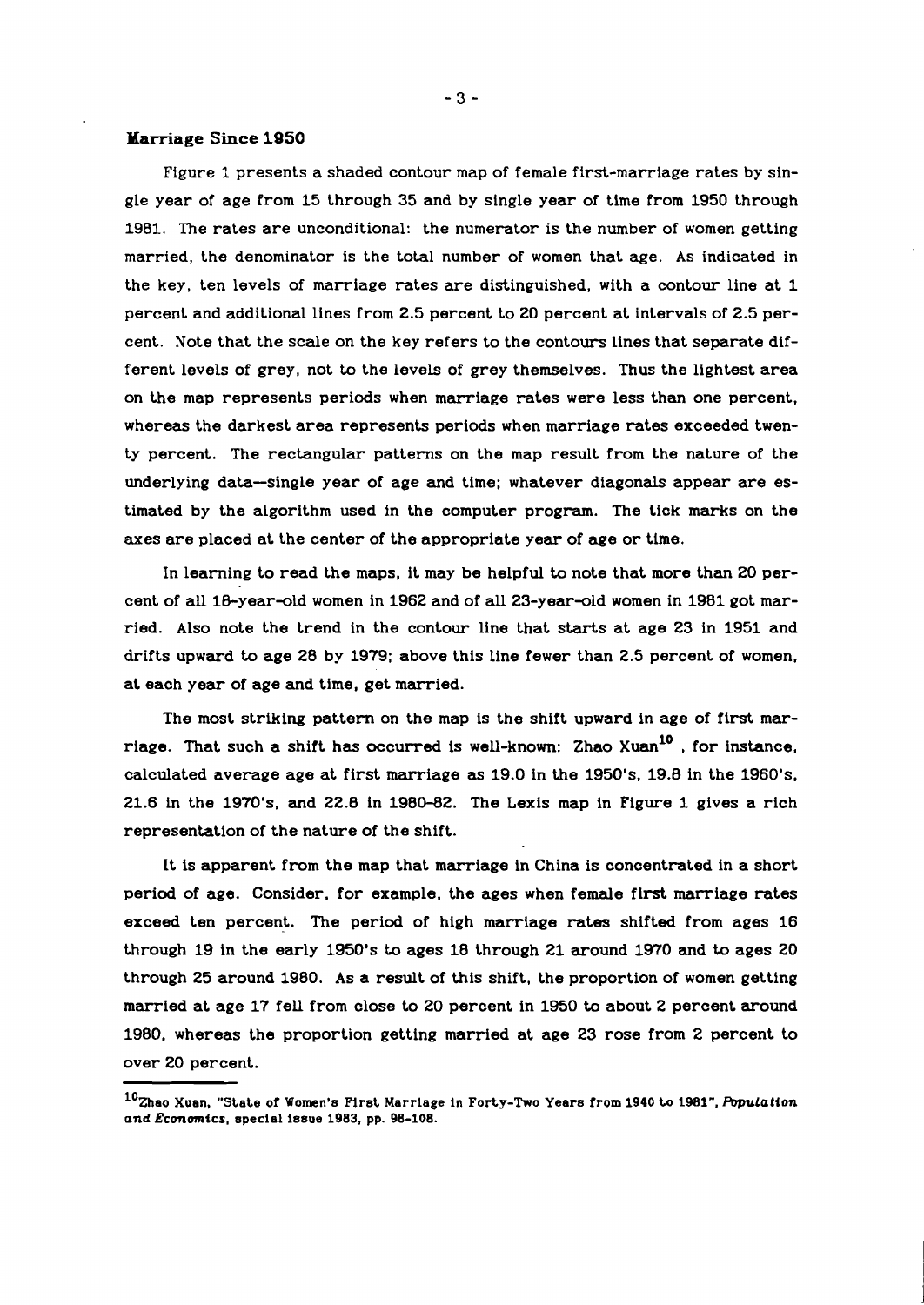riage had shifted upward by four years or so: before 1970 the peak age of first marriage was under age 20; after 1980 the peak was reached at age 23.

The marriage rates presented in Figure 1 are unconditional rates that give the proportion of all women of a certain age in a specified year who got married. Such rates are useful in analyzing the age pattern of marriage. For other purposes, however, it may be more informative to examine conditional marriage rates that give the proportion of unmarried women who marry. We calculated estimates of conditional first-marriage rates by dividing the unconditional rates by an estimate of the proportion of women who were not married; we took this denominator to be one minus Coale's age-specific, period-specific estimate of the proportion ever married. Figure 2a presents a Lexis map of the results.

The map is rather noisy, presumably because of various errors and random fluctuations in the underlying data. The noise is especially severe after age 30, because so few women are unmarried and so few marriages occur after this age. To reduce the noise, we smoothed the map over a three by three square.<sup>11</sup> The resulting map is presented in Figure 2b.

The darkest areas on the two maps represent ages and times when more than sixty percent of the unmarried women got married. The tremendous spurt in marriages in 1980 and 1981 of women in their mid-twenties who had delayed marriage is marked by a prominent black splotch. Among the cohort of women born in 1955. more than sixty percent of those who were still unmarried in 1980 (at age 25) got married and more than sixty percent of the remainder got married in 1981: more than ninety percent of the women who were not married at the start of the two year period were married by the end of it.

It is interesting to follow the contour line at the 10 percent level. Above this line, more than a tenth of the unmarried women get married each year; indeed, because the 20 percent and higher contour lines run only a few years higher than the 10 percent line, the 10 percent line can be viewed **as** representing the start of a period of intense marriage activity during which virtually all Chinese females become married. On Figure 2a, the 10 percent line starts at age 15 in 1950 and gradually rises to age 21 in 1977 before falling off to age 19 in 1981. This recent de-

 $-5 -$ 

<sup>&</sup>lt;sup>11</sup>We used binomial smoothing such that each value on the Lexis surface was replaced by a weighted **average of itself and adjacent values. The value itself wan given a weight of one quarter, the four horizontally and vertically adjacent valuee a weight of one eighth, and the four diagonally adjacent valuea a weight of one sixteenth. Along edges and in corners, the same relative weights were applied to the available data values, auch that the sum of the weights totalled one. For further details, eee Vaupel, Gambill, and Yashin op. cit.**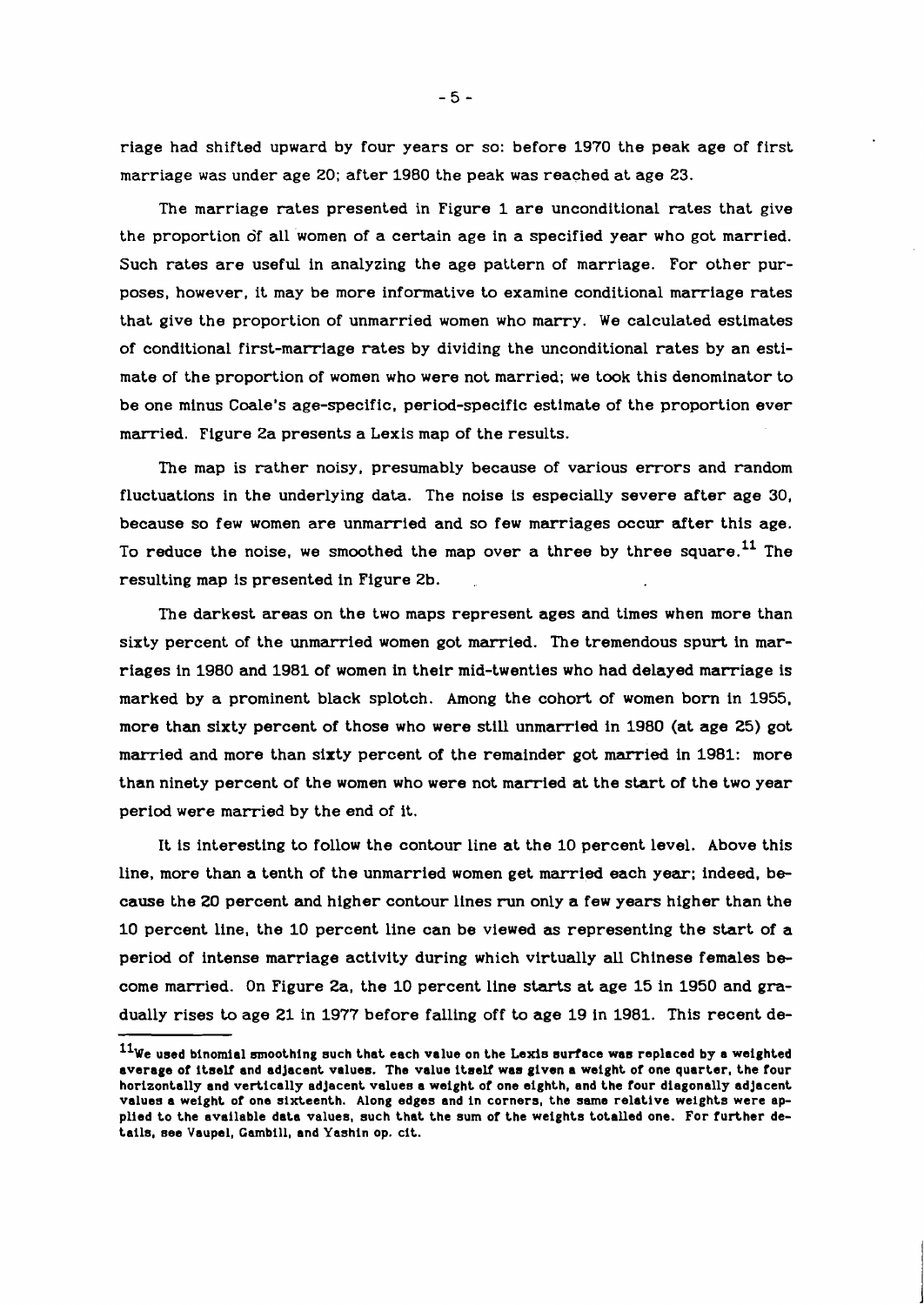cline can be attributed to the New Marriage Law, which was announced in **1980** and officially enforced from January **1, 1981.** Earlier, local authorities placed various restrictions on the marriage of females before age **23.** The new law permits women to marry after age **20.** 

Comparison of Figures **1** and **2** reveals some interesting differences between the patterns of unconditional and conditional marriage rates. Since the conditional rates equal the unconditional rates divided by the proportion never married, the conditional rates have to be higher than the unconditional rates. Nonetheless, it is somewhat startling how much higher they are, especially at older ages. The durable pattern of universal marriage in China implies that women in their late twenties who are not married as yet have a high chance of getting married. Consider age **25** through **28,** for instance. **A** swath of dark shades runs across Figures **2a** and b, indicating conditional marriage rates ranging from **20** percent to above **60** percent, averaging about **40** percent per year. For every cohort shown on the map, at least ninety percent of the women who were not married at age **25** got married by the end of age **28.** 

Cohort patterns along diagonals are more apparent in Figure **2a** than in Figure **1** (or smoothed Figure **2b).** There is, of course, an overwhelming cohort effect in that virtually everyone marries: since the unconditional marriage rates thus sum along cohort diagonals to a number close to **100** percent, if the rates are low in some years they have to be higher in other years. But this kind of effect, because it is compensatory rather than persistent, does not show up on a Lexis map as a strong diagonal pattern. The conditional marriage rates depicted in Figure **2,**  on the other hand, can follow persistently high or low trajectories.

Consider, for instance, the two cohorts that were age **20** in **1968** and in **1971.**  The first cohort experienced conditional marriage rates above **30** percent per year until age **25** and above **40** percent per year from age **25** to **32.** The second cohort, in contrast, experienced conditional marriage rates below **20** percent at ages **20** and **21** and below **30** percent at every other age except ages **25** and **26.**  This striking difference is probably attributable to the effects of the family planning program implemented after **1970,** which emphasized late marriage. The women who reached at age **20** in **1968** were old enough in subsequent years to meet the requirements for late marriage, defined in most areas as marriage at age **23** or later; the women who reached age **20** in **1971,** on the other hand, were strongly influenced by the emphasis on delayed marriage.

 $-7-$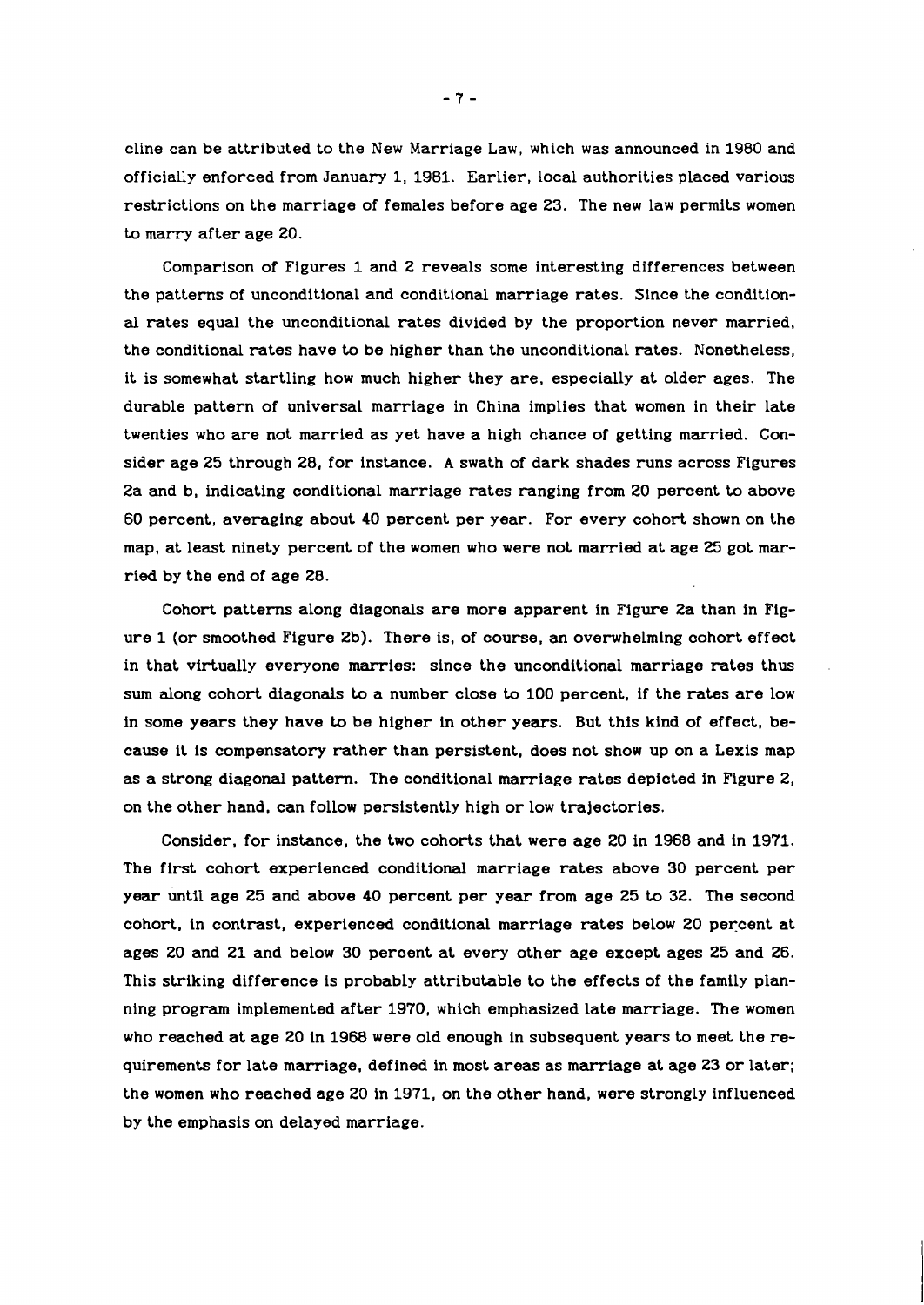Figures 1 and 2 provide somewhat different perspectives on the effects of period events and trends, the smoothed map in Figure 2b providing a somewhat clearer picture than the noisier map in Figure 2a. The slumps in marriage around 1959 as a result of the Great Leap Forward and concomitant famine and the subsequent slumps in the mid 1960's and mid 1970's are clearly reflected in the smoothed conditional rates, as are the marriage booms of the 1950's, early and late 1960's, and early 1980's. Figure 2b also reveals the catch-up behavior of cohorts that have experienced low marriage rates: note in particular the marriage sloughs followed by marriage peaks along the diagonals starting at age 20 around 1960, 1955, and 1975. Also note on Figure 2b the narrowing over time of the period of high conditional rates of marriage: From 1952 to 1954, unmarried women in the eleven year period from age 19 through age 29 had a 30 percent or greater chance of marriage per year. In 1979 to 1981, on the other hand, this period of intense mar- riage activity was concentrated in the six years from age 23 through 28.

Figure 3 presents a Lexis map of Coale's estimates of the proportion of women ever married from ages 15 to 35 from 1950 to 1982. The sharp shift upward in age of first marriage is vividly revealed by the map. In 1950, fully half of Chinese women were married by age 18 and 90 percent by age 22. In 1982, the median age of first marriage had increased to age 22 and the 90 percent level was not reached until age 26. The map also shows the continuing concentration of marriage within a few years of age. In 1950, half of **all** first marriages occurred at ages 17, 18, and 19; in 1982, **half** occured at ages 20 through 23.

The near universality of marriage in China is evident on the map. For every cohort more than 97.5 percent of the women were married by age 35, and for most of the cohorts the total exceeded 99 percent. The cohorts for which more than one percent (but less than 2.5 percent) of the women were unmarried by age 35 were the cohorts 20 years old in 1955-6, 1958-9, 1962, and 1975; these cohorts may have been especially severely affected by the disturbances of the 1957 "movement against the right wing", the Great Leap Forward in 1959-61, the Cultural Revolution in the mid 1960's, and the mobilization of many school graduates to go to mountain and rural areas in the late 1960's and early 1970's. It is somewhat puzzling, however, that adjacent cohorts were not similarly affected. Detailed examination of the impact of external events on cohorts may shed light on this, but the explanation may lie in stochastic fluctuations or sampling errors. What is perhaps most remarkable is that despite the various crises from 1957 through the early 1970's, which disrupted many young people's marriage and career plans, nearly **all**  Chinese females continued to get married.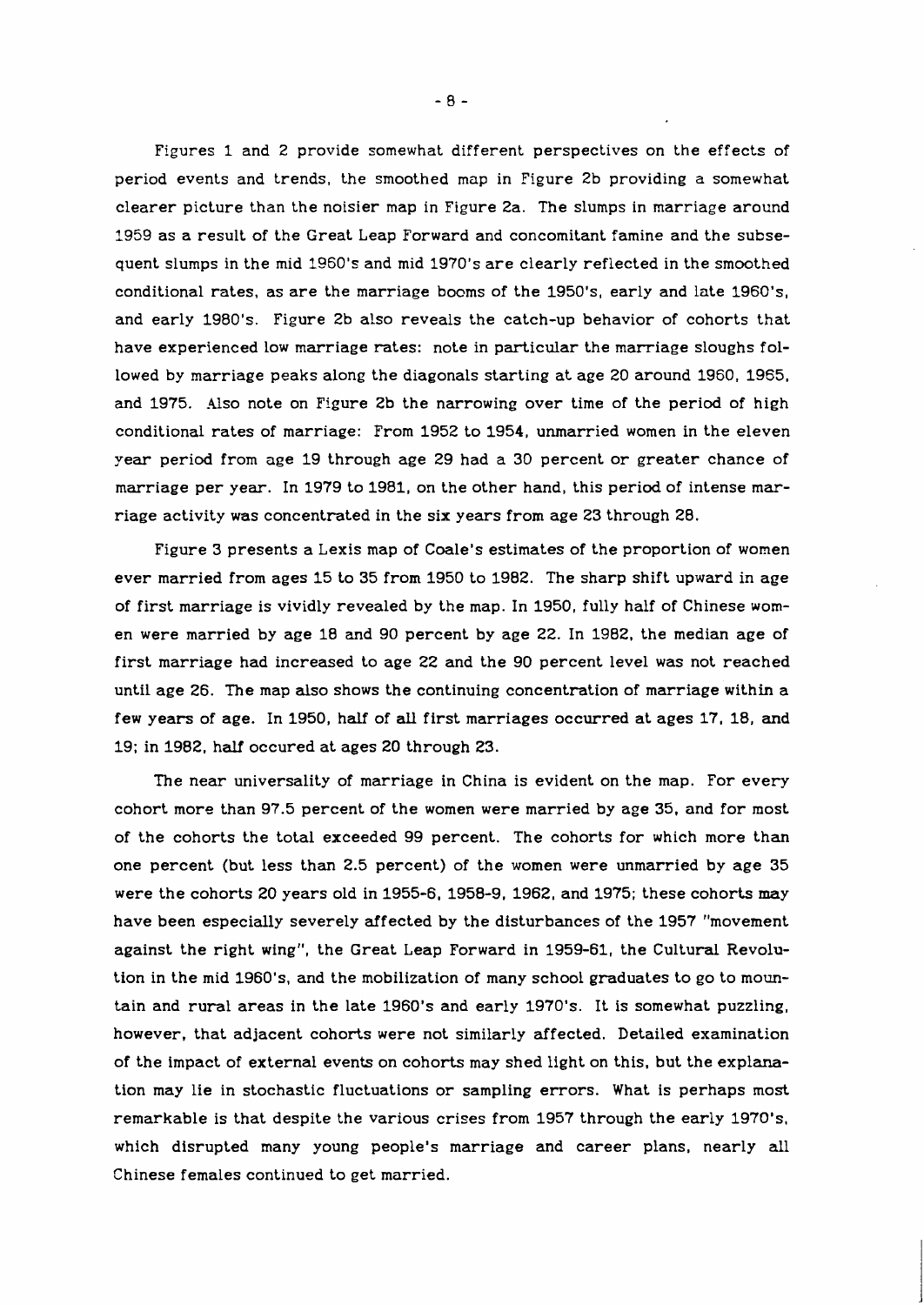

Figure 3. Proportion ever-married, females age 15-35, China, 1950-1982.

### **Fertility Since 1940**

Figure 4 presents a Lexis map of Chinese fertility rates by single year of age from 15 to 49 and from single year of time from 1940 to 1981. The map is on the same scale as the previous maps: it is bigger because the age and time axes are longer. The fertility rates are defined as the number of women who gave birth at age x in year t divided by the total number of women of that age at that time.

The most striking feature of the map is the rapid decline in fertility after 1970. This decline is well known and often summarized by the dramatic drop in the total fertility rate: in 1970 the total fertility rate was 5.8; by 1981 it had fallen 55 percent to 2.6. What the map graphically reveals is the age pattern of decline. Consider the ages where the fertility rate exceeds 20 percent. In 1968, this period of high fertility stretched from age 20 through 37. By 1981, in contrast, the period of high fertility was concentrated from age 23 to 27. In 1968, more than 20 percent of 20-year-olds and more than 10 percent of 40-year-olds gave birth. By 1981, the fertility rate of 20-year-olds had fallen under 10 percent and the fertility rate of 40-year-olds had fallen under 2 percent. The precipitous decline in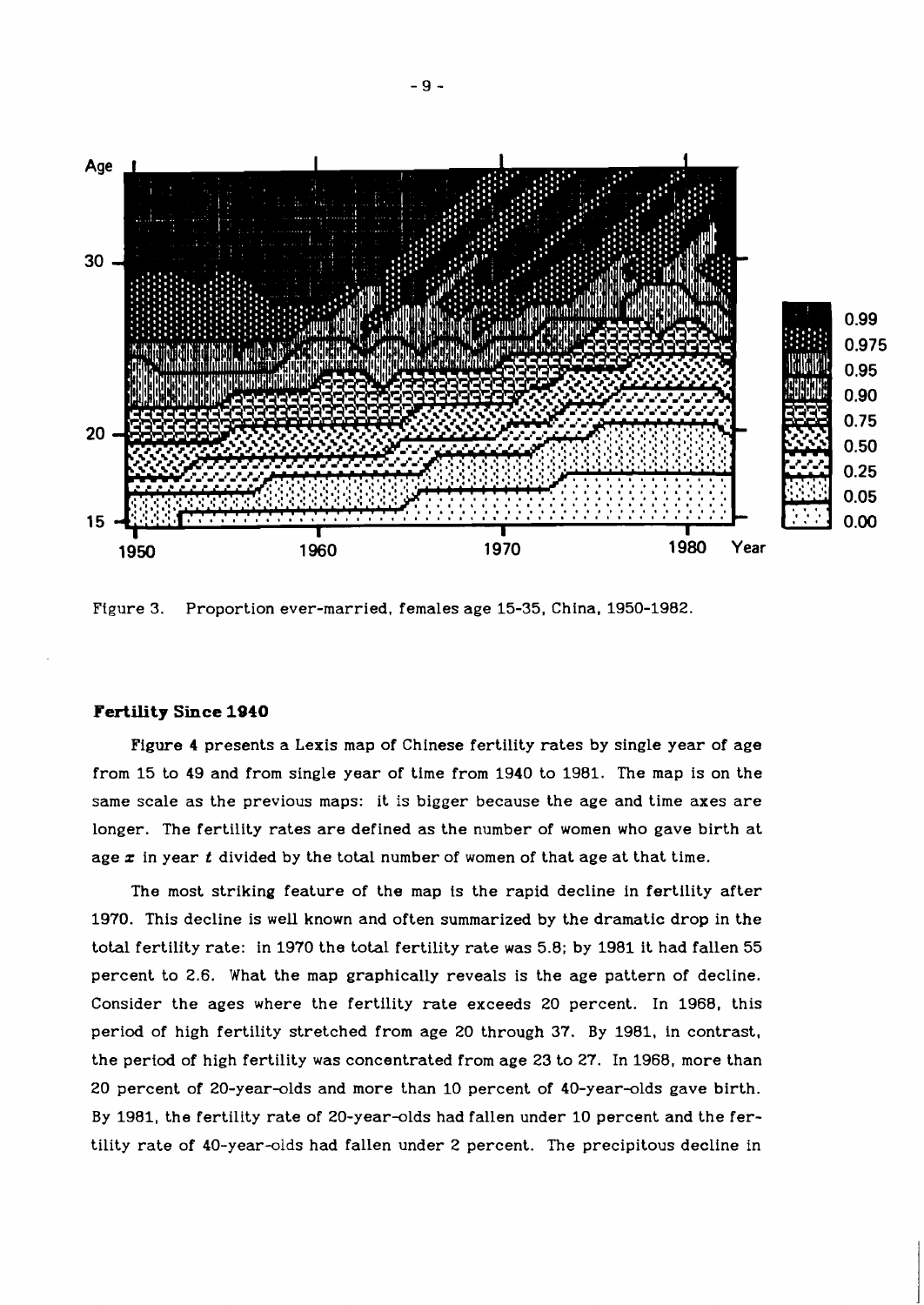the ferti!ity contours at older ages and the marked increase in the contours at younger ages reflect the success of Chinese birth control policy, including the increase in age of first marriage and, even more importantly, the widespread use of contraception.

The radical narrowing of the period of high fertility was slightly reversed in 1991 and there is some evidence of an increase in births among 25 and 26 year-old women. This is undoubtedly a result of the New Marriage Law announced in 1980 and the concomitant boom in marriages, especially among women in their midtxenties.

The most conspicuous period disruption on the map is the trough in fertility in 1959-61. This coincides with the Great Leap Forward and is corresponds to a similar trough in marriage rates, except that marriage rates tended to be lowest in 1959 whereas fertility rates reached their low point in 1961. The recovery of fertility rates from their depressed level in 1961 was dramatic: during the prolific ages between 23 and 29, fertility rates rose from under 20 percent per year in 1961 to over 30 percent per year in 1962 and over 35 percent per year in 1962.

The fertility data pertaining to earlier years, especially the years before 1950, have to be interpreted with caution since they are reconstructions based on interviews taken in 1982. The general pattern seems reassuringly plausible: over the course of the 1940's and 1950's fertility rates were fairly stable, with some tendency toward increase. This is consistent with trends in improvements in living standards, and the absence of widespread contraception, during this period.

Because marriage almost inevitably precedes childbearing in China, and because there have been strong fluctuations in marriage rates by period and a marked upward shift in the age of first marriage, we conjectured that it would be informative to examine fertility rates for married women. We used Coale's estimates of proportions ever married to compute fertility rates among ever married women, a reasonable approximation in China to fertility rates among married women since divorce and widowhood rates are low and since there are relatively few widowed or divorced women who do not quickly remarry.<sup>12</sup> Figure 5 displays a Lexis map of the results. Note that the map runs from 1950 to 1981, rather than from 1940 to 1981, because marriage data were not available before 1950.

<sup>&</sup>lt;sup>12</sup>See Coale, op. cit., p. 55, and Y. Zeng, 'Marriage and Marriage Dissolution in China: A Marital **Status Life Table Analysis", Voorburg, the Netherlands: Netherlands Interuniversity Demographic Institute, Working Paper 57,** 1985.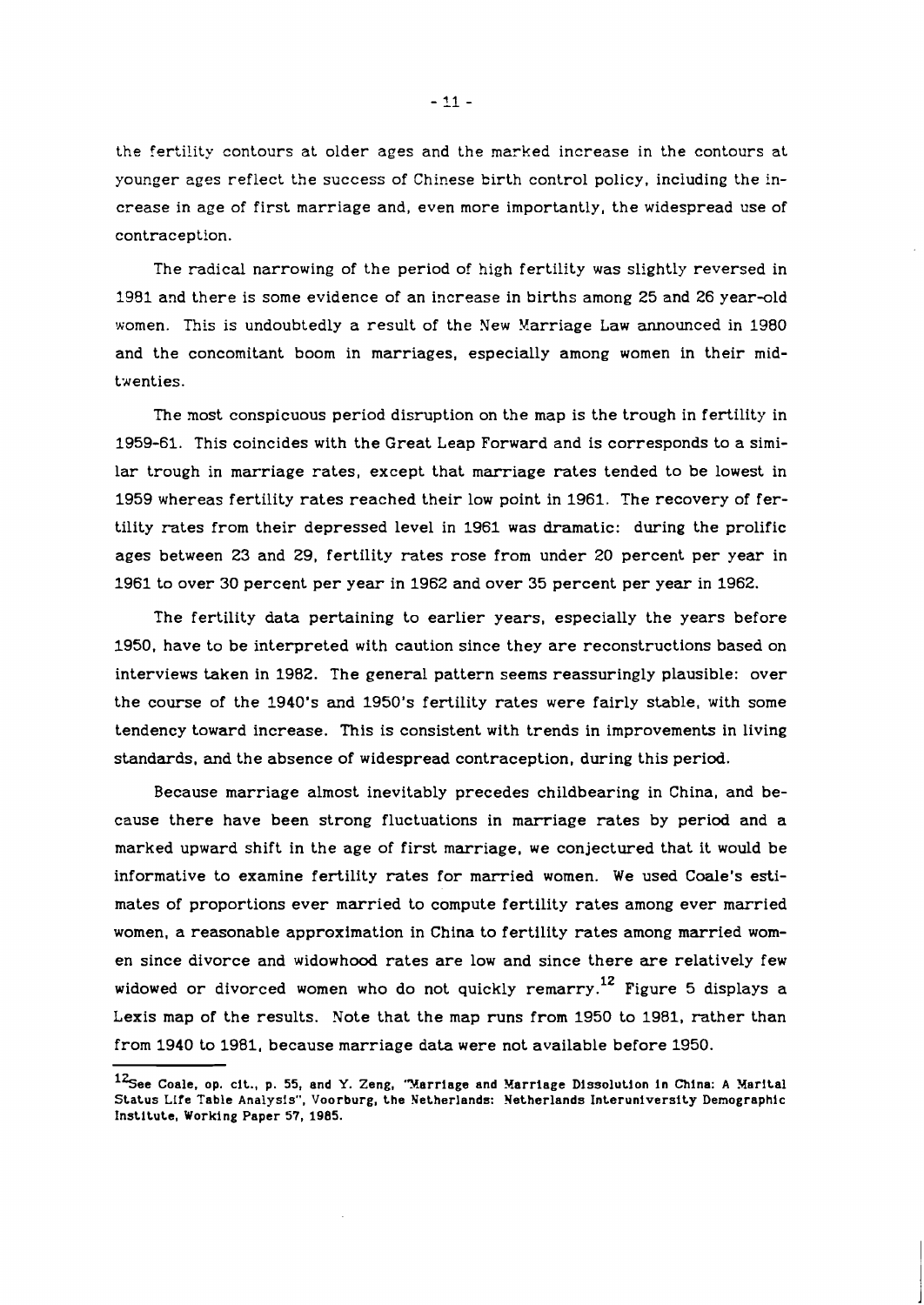

Figure 5. Fertility rates of ever-married women age 15-49, China, 1950-1981.

At older ages, the patterns in Figure 5 are similar to the patterns in Figure 4, as might be expected given the near universality of marriage in China by age 30 or so. The most striking difference between the maps in Figures 4 and 5 occurs below age 20: fertility rates are high among married women under age 20, but overall fertility rates are low at these ages because relatively few women are married.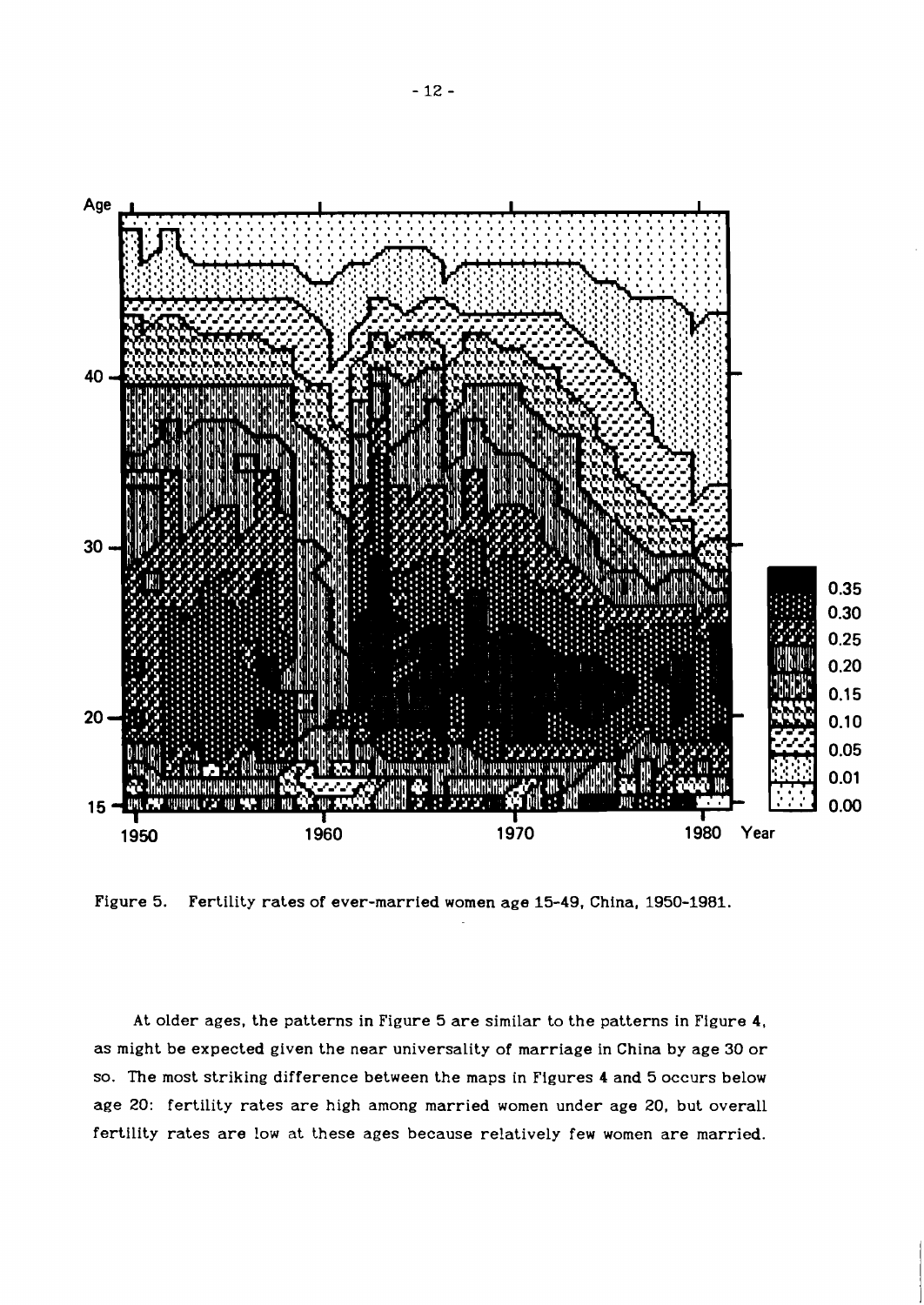Thus the decline in fertility before age 20 over the last three decades can be almost entirely attributed to the increase in age of first marriage.

The swath of black across the map in Figure 5, concentrated between ages 19 and 26 and especialiy prominent after 1962, reveals the very high levels of childbearing among married women at these ages: fertility rates in this band are generally above 35 percent per year, even after the implementation of the family planning program-later, longer, fewer-in the early 1970's. The greater persistence of this band than the corresponding band in Figure 4 indicates the importance of fluctuations in marriage rates and the increase in average age of marriage in determining fertility rates not only before age 20, but also during the peak years between ages 20 and 26 or so. That is, the decline in fertility rates among women in their early twenties can also be largely attributed to the increase in age of first marriage.

#### **Rural-Urban Differences**

Roughly four-fifths of the Chinese population is classified as rural; the remaining fifth is wban. The differences between these two populations are so substantial that statistics were separately published on marriage and fertility rates for rural and urban areas.

Figures 6 and 7 present Lexis maps of rural and urban marriage rates. The maps are on the same scale as previous maps; note that age runs from 15 to 35 and time scale from 1950 to 1981. Because the rural population is 80 percent of the total population, the rural map is quite similar to the map of total marriage rates presented in Figure 1. The interest of the rural and urban maps lies in the striking differences between the rural and urban patterns.

The maps reveal that the upward shift in age of first marriage began eaflier and has proceeded further in urban than in rural areas. In 1981 rural marriage rates reached nearly 20 percent per year at ages 20 through 23; urban marriage rates peaked at more than 20 percent per year at ages 23 through 25.

In the mid 1960's and mid 1970's, urban marriage rates fell much more than rural rates. In 1965, for instance, only at a single year of age, age 22, did urban marriage rates exceed 10 percent; whereas in rural areas, marriage rates were above 10 percent at age 20, above 12.5 percent at age 17, and above 15 percent at ages 18 and 19. This difference between rural and urban areas can be attributed, especially in the 1970's, to more successful family planning in urban areas. Con-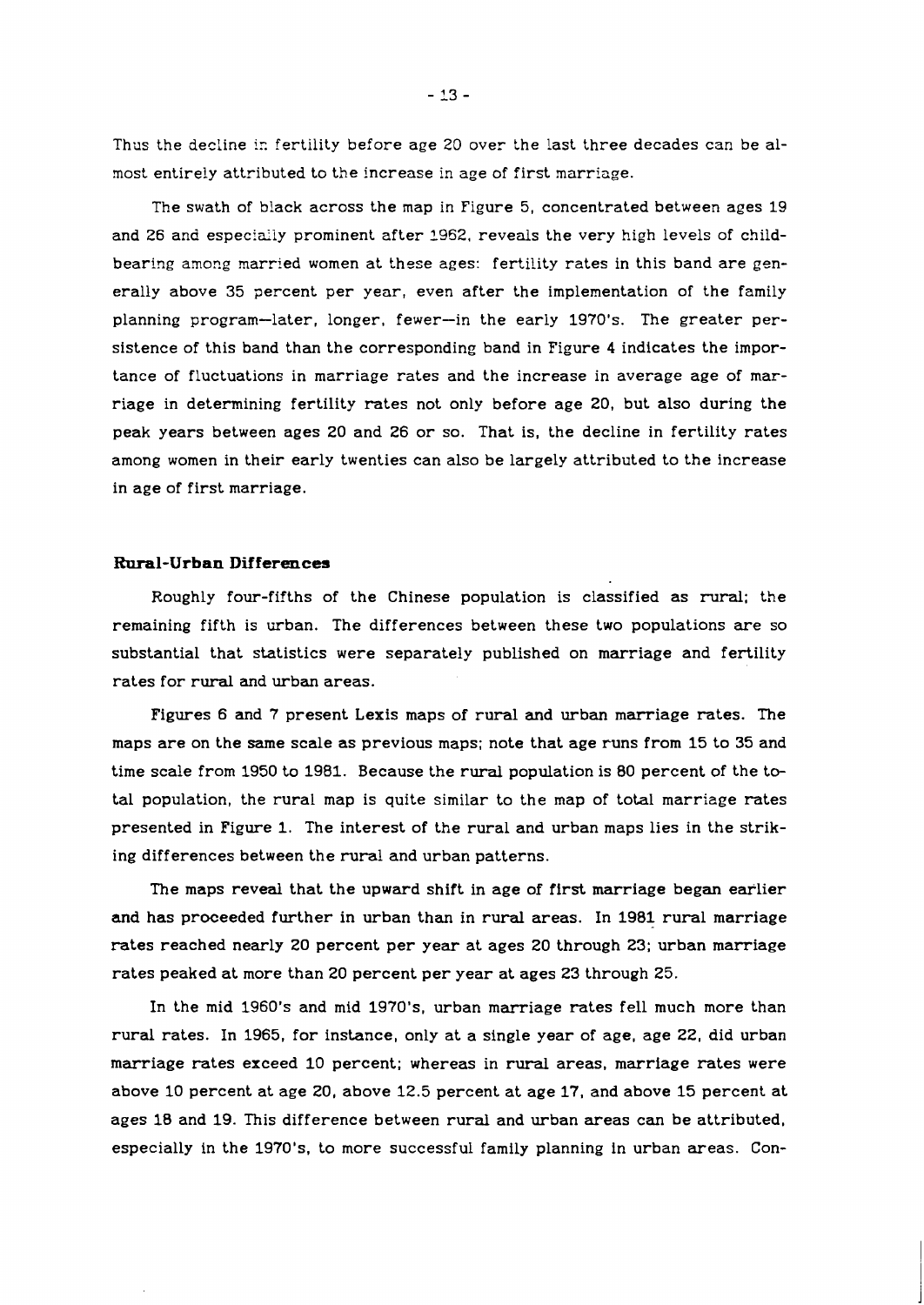

Figure 6. Rural first marriage rates, females age **15-35,** China, **1950-1981.** 



Figure 7. Urban first marriage rates, females age **15-35,** China, **1950-1981.**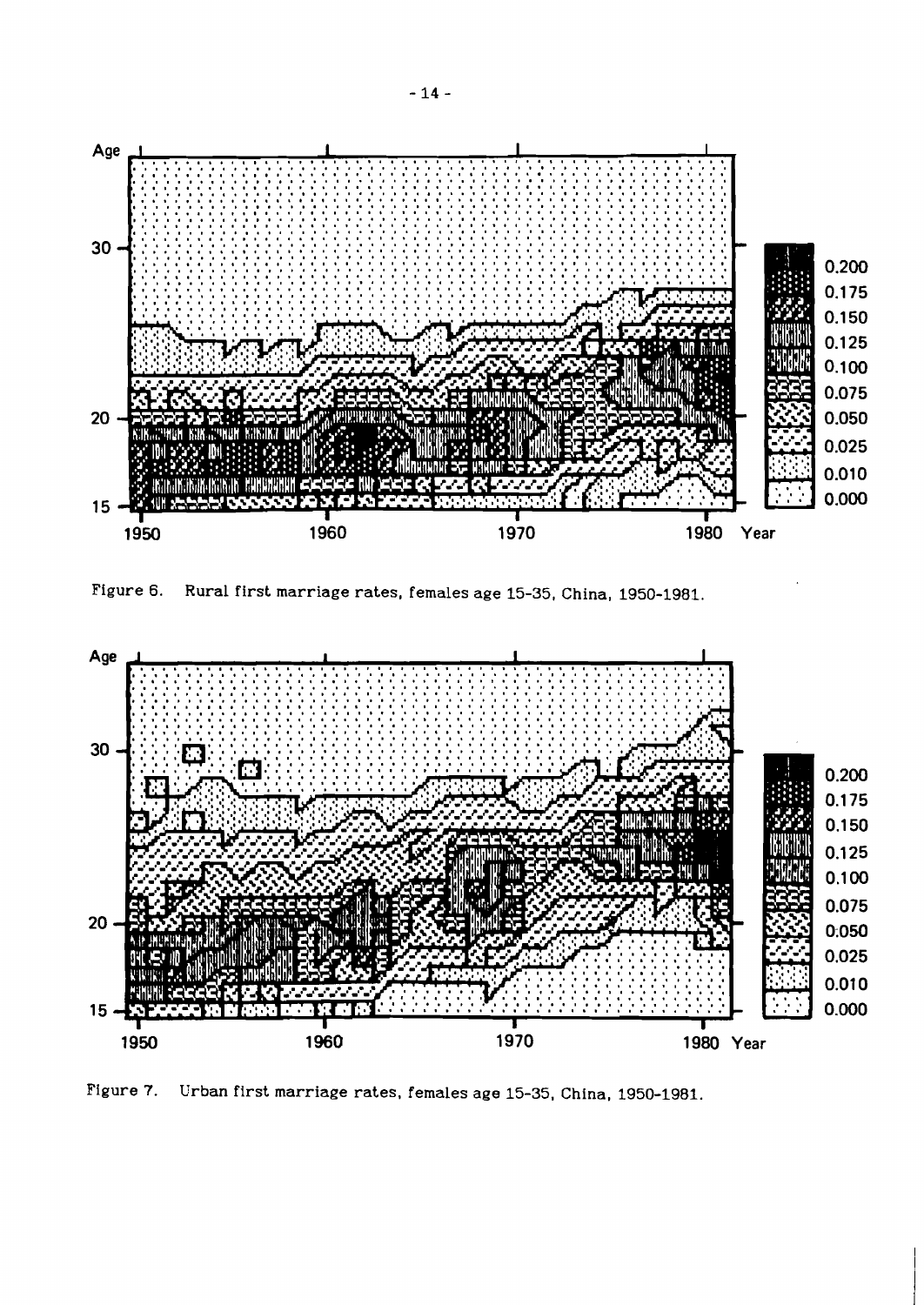versely, the New Yarriage Law announced in 1980 seems to have increased urban marriage rates more substantially than rural marriage rates, urban rates rising above 20 percent per year in the peak ages of marriage and rural rates remaining below 20 percent per year at all ages. Restrictions by local authorities on marriage were especially pronounced in urban areas; the New Marriage Law in effect relaxed these restrictions by permitting women to marry after age 20.

As shown by the maps in Figures 8 and 9, patterns of fertility in urban and rural areas of China were roughly comparable in the 1950's. Indeed, during this decade total urban fertility f!uctuated between 80 percent and 100 percent of total rural fertility. After 1960 the patterns sharply diverge, with urban fertility falling further and more rapidly than rural fertility. In the 1970's and early 1980's, total urban fertility was just under half of total rural fertility.

The biggest difference between urban and rural age patterns of fertility lies in the tendency for urban women to have children in their late twenties whereas rural women have children throughout their twenties. Since 19'75, fertility rates above ten percent per year have been concentrated in urban areas between ages 25 and 28, whereas similarly high rates of rural fertility have been concentrated between ages 21 and 29. In both urban and rural areas there has been a radical decrease in childbearing above age 30 and a substantial decrease before age 20, although these patterns of decrease are apparent earlier and have proceeded further in urban areas.

#### Conclusion

Shaded contour maps of Lexis surfaces of Chinese marriage and fertility rates provide a useful supplement to standard modes of graphical presentation and analysis. The Lexis maps clearly and efficiently display both persistent global and prominent local patterns, simultaneously over age and time. The maps facilitate visualization and hence deeper comprehension of patterns that may have previously been only hazily understood. William Playfair, the pioneer of graphical methods for presenting statistical data, argued that with a good visual display "as much information may be obtained in five minutes as would require whole days to imprint on the memory, in a lasting manner, by a table of figures."<sup>13</sup> The ten Lexis maps

<sup>13&</sup>lt;sup>w</sup>illiam Playfair, *The Commercial and Political Atlas*, 3rd edition, London: J. Wallis, 1801, p.xii, quoted in C.A. and S.E. Schmid, **Handbod:** of **Graphic Resentation,** 2nd edition, New York: Wiley, 1974.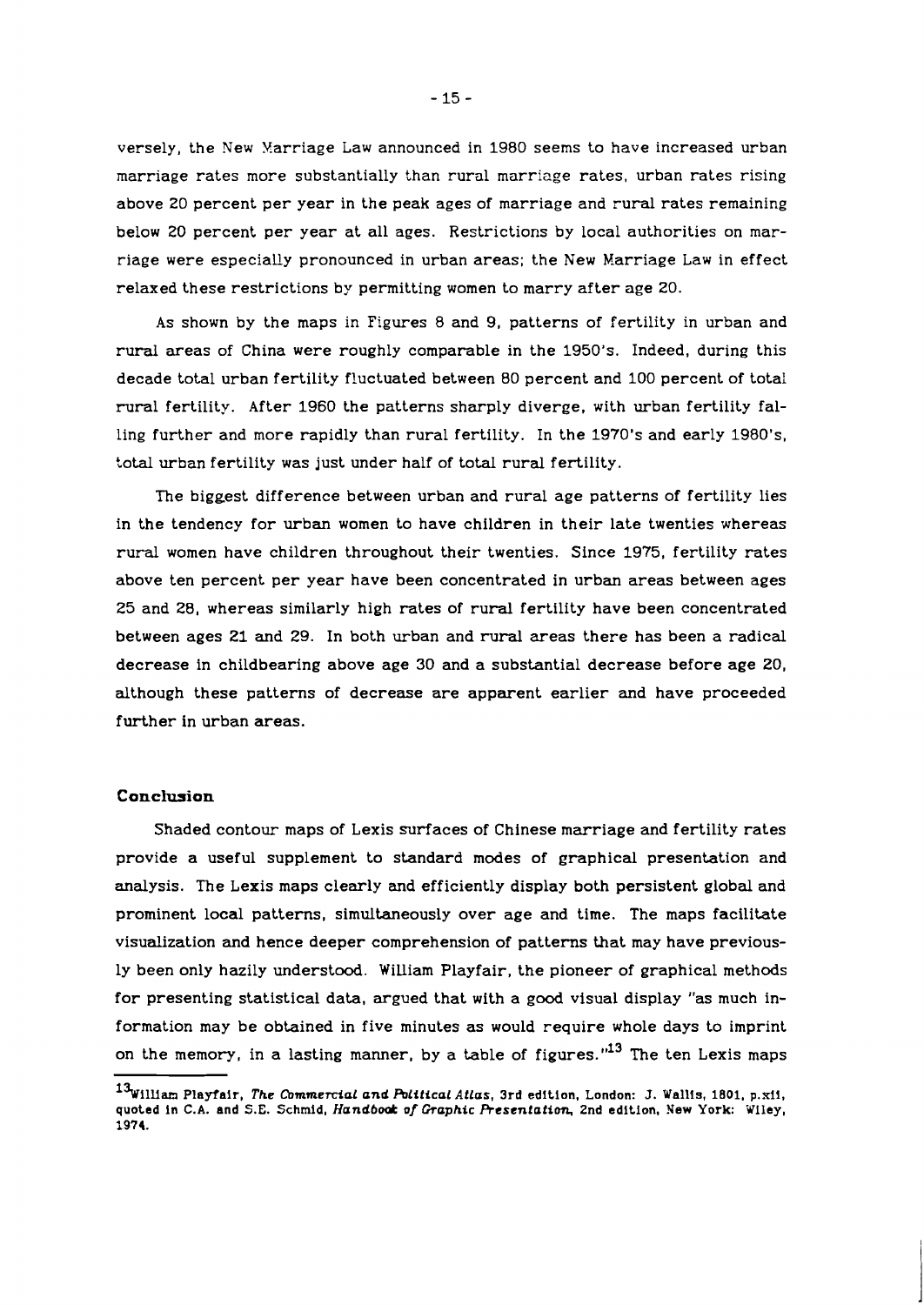

Figure 8. Rural fertility rates, females age 15-49, China, 1950-1981.

presented in this paper summarize more than 10,000 different numerical values in a memorable, revealinq **way.** 

The maps clearly display the long-term trends in Chinese marriage and fertility: age of first marriage has shifted upward by about four **years and** fertility **has**  dramatically declined. especially before age 20 and after age 30. The maps also reveal the substantial impact of disruptions associated with the Great Leap Forward, the Cultural Revolution, and the mobilization of urban school graduates for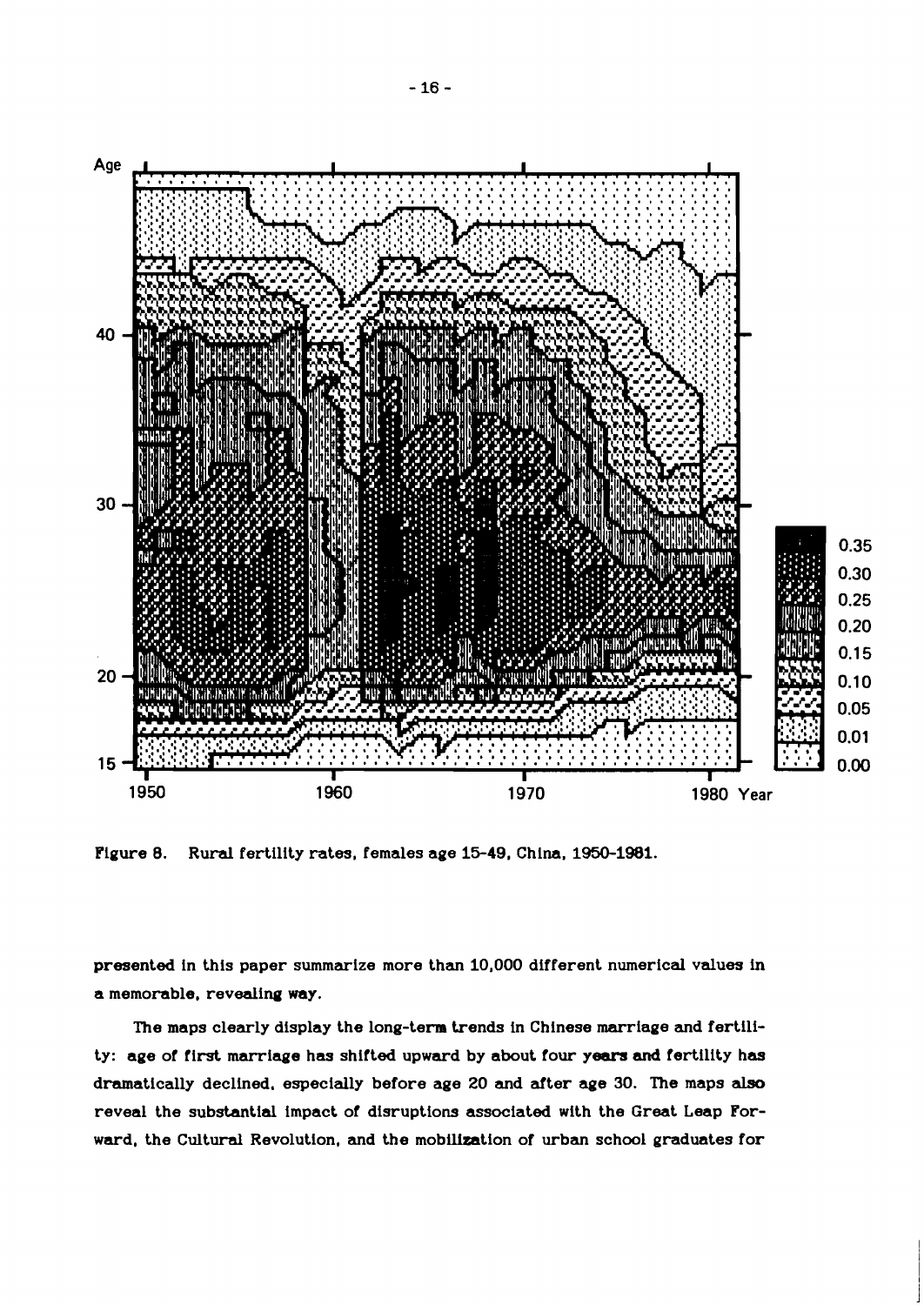

Figure 9. Urban fertility rates, females age 15-49, China, 1950-1981.

work in **rural** and mountainous areas, as well as the increase in marriage and fertility associated with the New Marriage Law announced in 1980.

Because the maps display age and time simultaneously, the effect of long-term trends and short-term disturbances on the age-composition of marriage and fertility can be readily seen. Marriage continues to occur largely within a five year period of age, although this period has shifted from 15-19 to 20-24. Childbearing has been drastically ooncentrated in the ages from 21 to 28, childbearing at